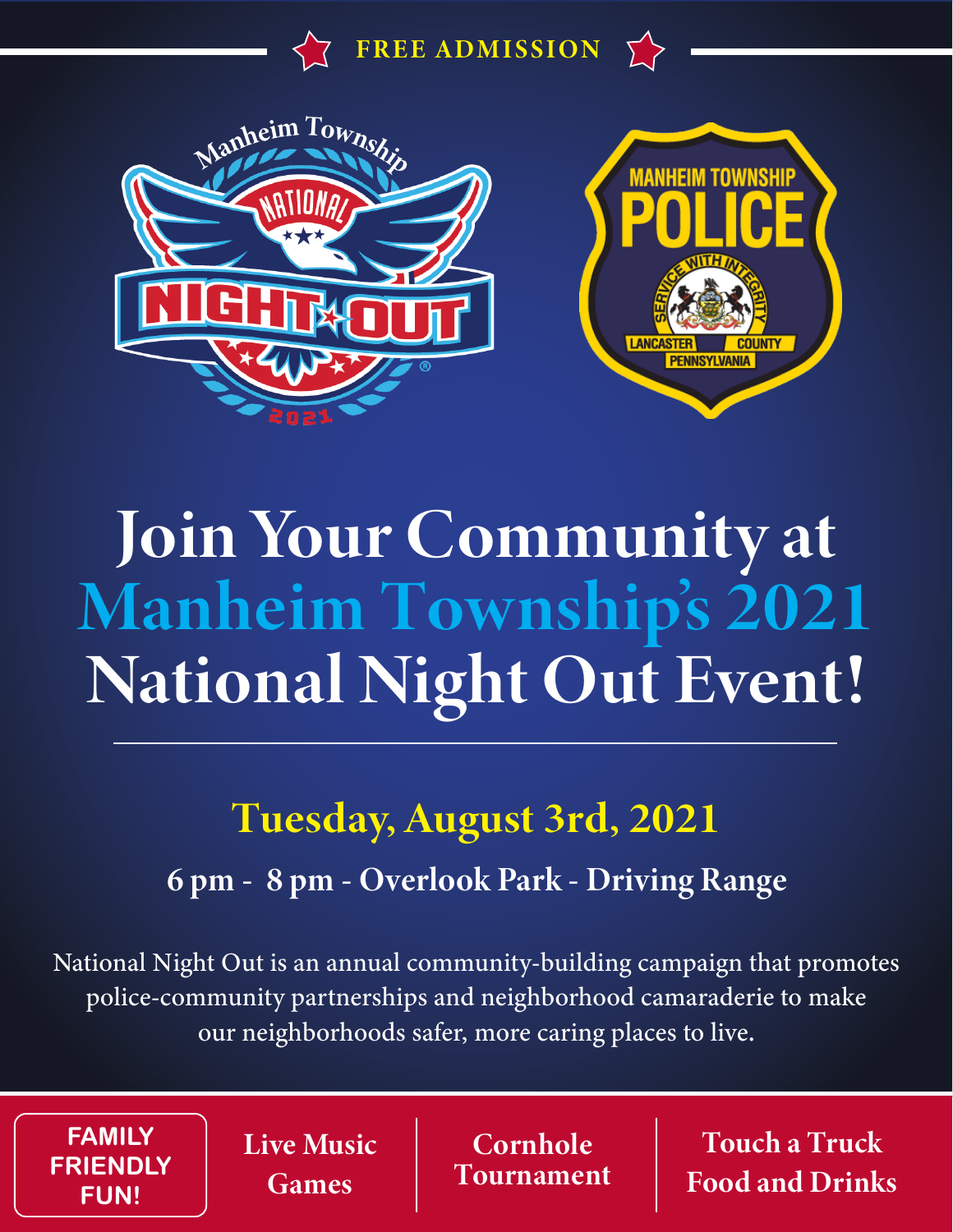





## Join Your Community at Manheim Township's 2021 National Night Out Event!

#### Tuesday, August 3rd, 2021

6 pm - 8 pm - Overlook Park - Driving Range

**FAMILY FRIENDLY FUN!**

Live Music Games

Cornhole Tournament

Touch-a-Truck Food and Drinks

National Night Out is an annual community-building campaign that promotes police-community partnerships and neighborhood camaraderie to make our neighborhoods safer, more caring places to live.